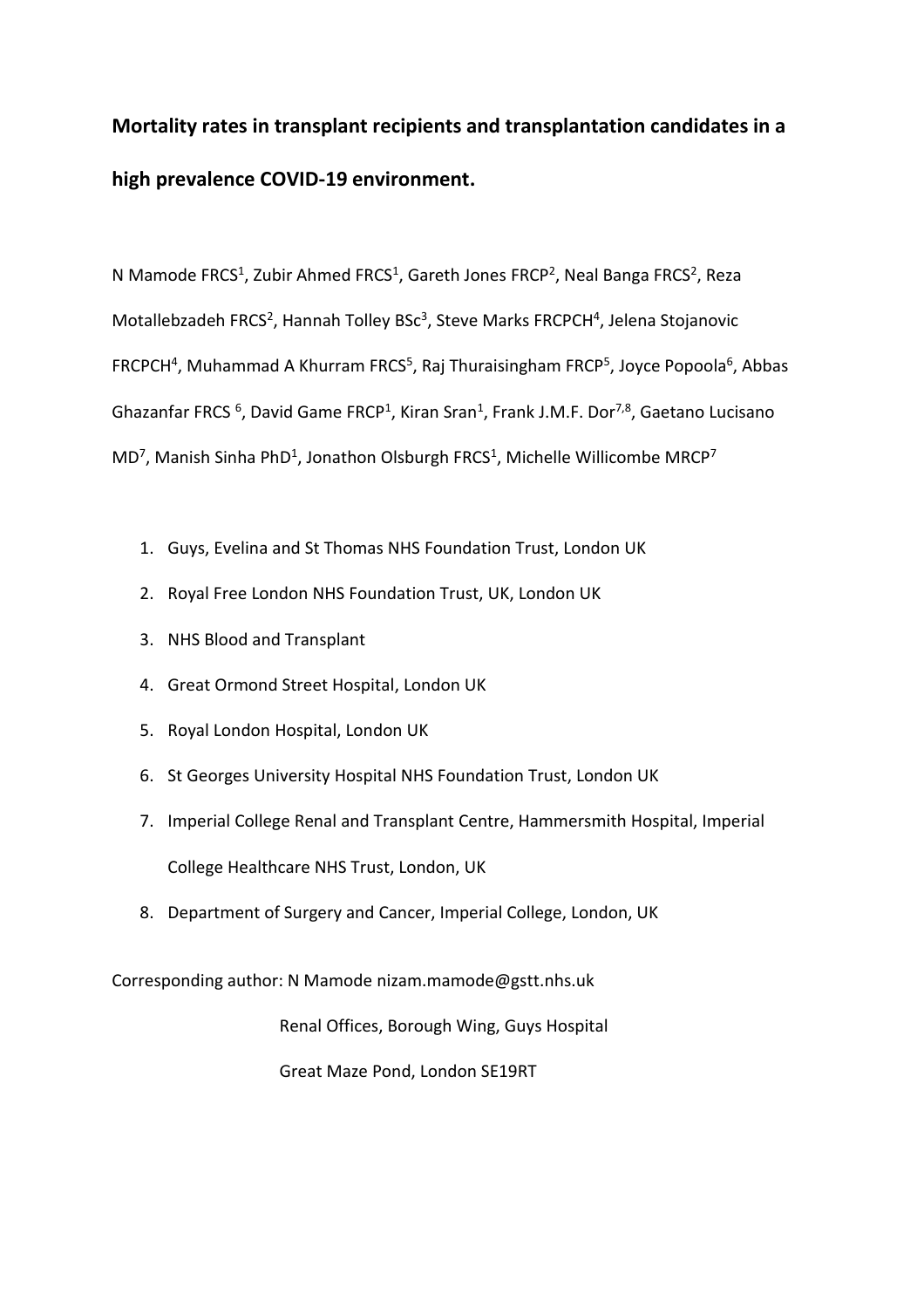# **Authorship page**

Contributions to authorship are as follows:

N Mamode: Participated in research design, writing manuscript, data analysis

Zubir Ahmed: Participated in writing manuscript, data analysis

Gareth Jones: Participated in performance of the research, research design, writing manuscript, data analysis

Neal Banga: Participated in performance of the research, writing manuscript

Reza Motallebzadeh: Participated in performance of the research, writing manuscript

Hannah Tolley: Participated in performance of the research, research design, writing manuscript, data analysis

Steve Marks: Participated in writing manuscript

Jelena Stojanovic: Participated in performance of the research, writing manuscript

Muhammad Khurram: Participated in performance of the research, writing manuscript

Raj Thuraisingham: Participated in performance of the research, writing manuscript

Joyce Popoola: Participated in performance of the research, research design, writing manuscript

Abbas Ghazanfar: Participated in performance of the research, writing manuscript

David Game: Participated in performance of the research, writing manuscript

Kiran Sran: Participated in performance of the research, writing manuscript, data analysis

Frank Dor: Participated in performance of the research, writing manuscript

Gaetano Lucisano: Participated in performance of the research, writing manuscript

Manish Sinha: Participated in performance of the research, writing manuscript

Jonathon Olsburgh: Participated in performance of the research, writing manuscript

Michelle Willicombe: Participated in performance of the research, research design, writing manuscript, data analysis

**Disclosure:** The authors declare no conflicts of interest.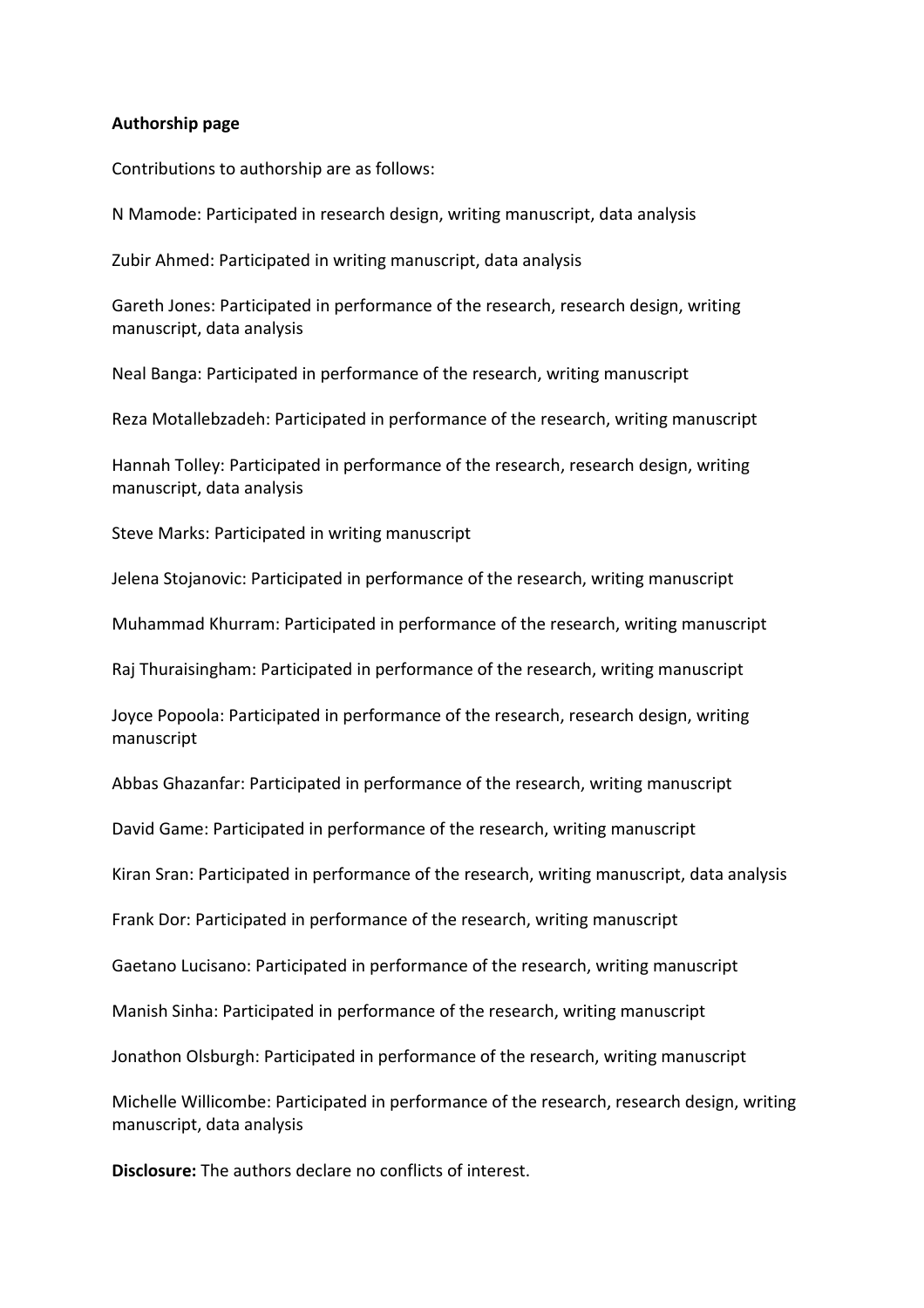#### **Abstract**

#### **Background**

The risk of COVID-19 infection in transplant recipients is unknown. Patients on dialysis may be exposed to greater risk of infection due to an inability to isolate. Consideration of these competing risks is important before restarting suspended transplant programs. This study compared outcomes in kidney and kidney/pancreas transplant recipients with those on the waiting list, following admission with COVID-19 in a high prevalence region.

### **Methods**

Audit data from all 6 London transplant centres were amalgamated. Demographic and laboratory data were collected and outcomes included mortality, intensive care (ITU) admission and ventilation. Adult patients who had undergone a kidney or kidney/pancreas transplant, and those active on the transplant waiting list at the start of the pandemic were included.

#### **Results**

121 transplant recipients (TR) and 52 waiting list patients (WL) were admitted to hospital with COVID-19. 36 TR died (30%), whilst 14 WL patients died (27% p=0.71). There was no difference in rates of admission to ITU or ventilation. 24% of TR required renal replacement therapy, and 12% lost their grafts. Lymphocyte nadir and D-dimer peak showed no difference in those who did and did not die. No other co-morbidities or demographic factors were associated with mortality, except for age (odds ratio of 4.3 [95% CI 1.8 – 10.2] for mortality if aged over 60 years) in TR.

## **Conclusions**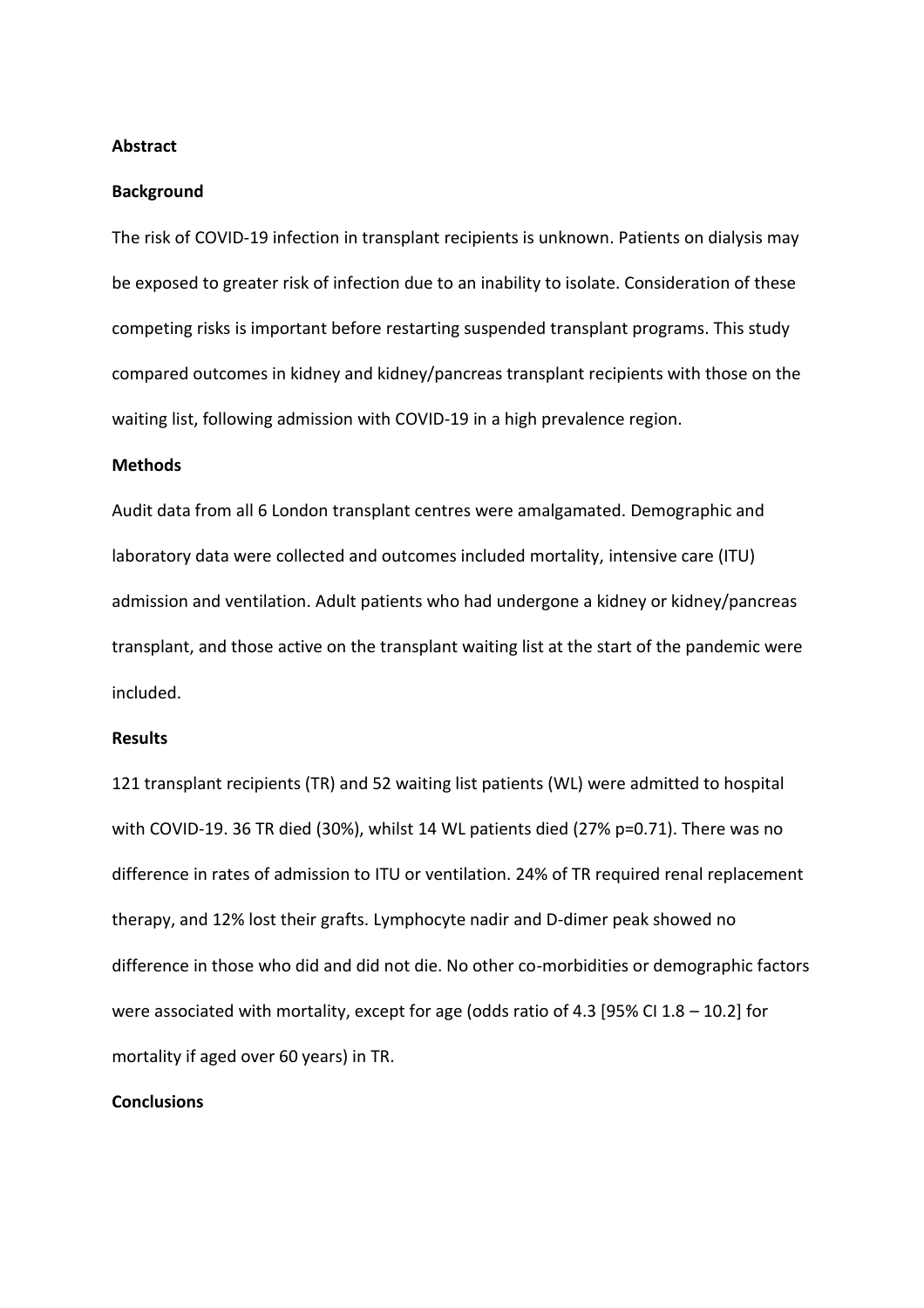Transplant recipients and waiting list patients have similar mortality rates after hospital admission with COVID-19. Mortality was higher in older transplant recipients. These data should inform decisions about transplantation in the COVID era.

#### **Introduction**

Immunosuppressed patients are thought to be at increased risk of death from the SARS-Cov-2 virus, when compared to the general population. Solid organ transplant recipients are not only immunosuppressed, but often have a number of co-morbidities, such as diabetes, which have been associated with worse outcomes following COVID-19 infection. London has had the highest prevalence of COVID-19 infections in the UK, and one of the highest per million population worldwide, with 6 966 deaths at the  $1<sup>st</sup>$  May 2020<sup>1</sup>. All six kidney transplant centres in London suspended their programmes in March 2020, in response to the pandemic and anecdotal reports of poor outcomes in transplant recipients. As cases decline following public health measures, transplant programmes across the world are attempting to balance the risks of transplantation against the risks of patients remaining on haemodialysis. In centre haemodialysis requires thrice weekly attendance with a risk of viral spread by staff and other patients, as well as transportation to the dialysis site, which may increase the exposure to infected individuals.

This study considers the outcomes in all kidney transplant recipients admitted to hospital with COVID-19 from the start of the pandemic until the  $27<sup>th</sup>$  April 2020, and compares this with all admissions of patients on the waiting list for transplantation from the same units. The primary aim was to determine the mortality rates for transplant recipients admitted to hospital with COVID-19, and to compare this with the rate for patients on the waiting list.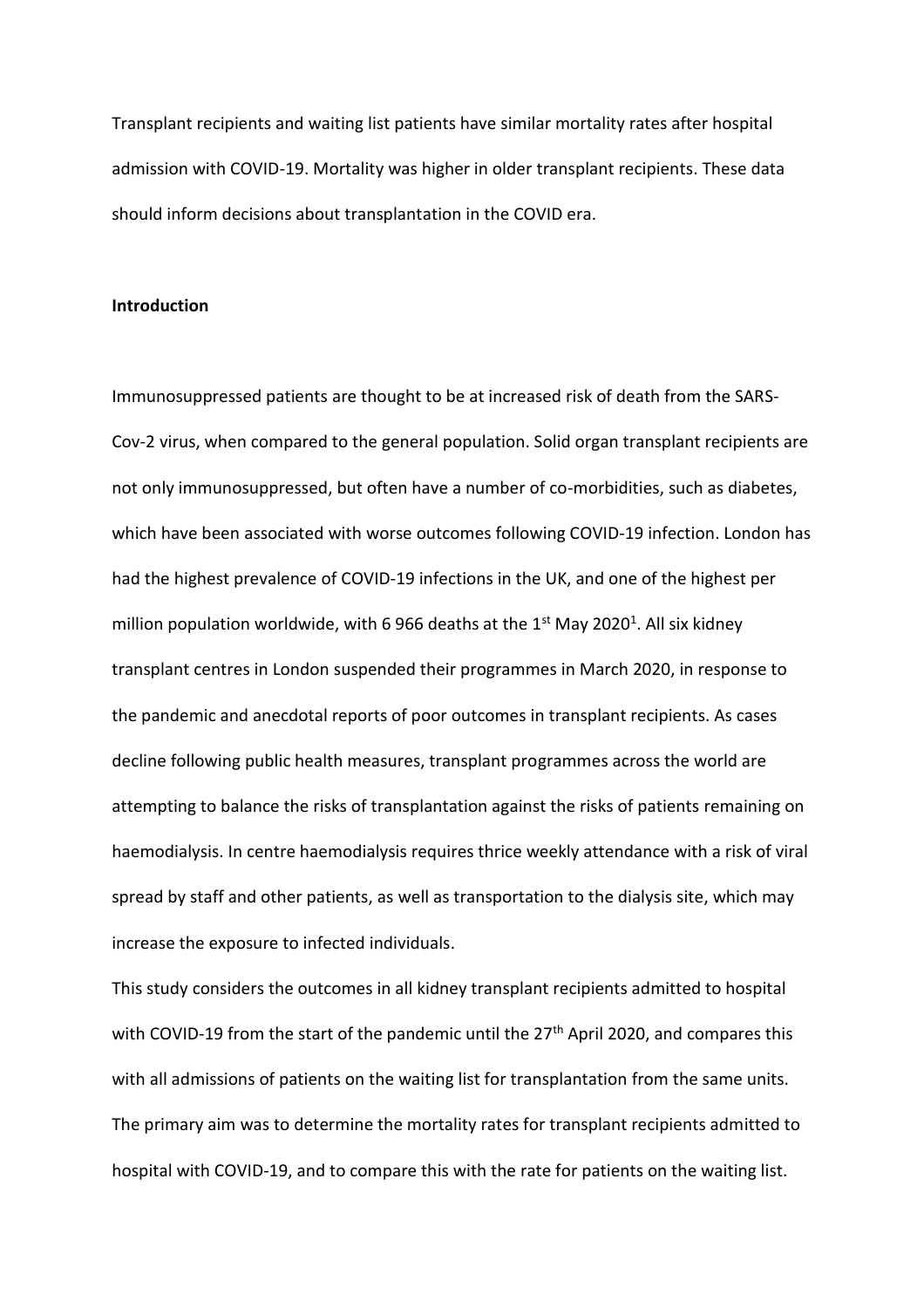#### **Methods**

Audit data from March and April 2020 were collected from each of the six transplanting centres in London; Guys, Evelina and St Thomas Hospitals, the Imperial College Renal and Transplant Centre, the Royal Free Hospital, the Royal London Hospital, Great Ormond Street Hospital, and St Georges' Hospital. Ethical approval was not required. Participants were included if they had undergone a kidney or kidney/pancreas transplant and the graft was still functioning, and had been admitted to hospital. All were over 18 years except one paediatric transplant recipient, aged 4 years. Demographic data, comorbidities, blood results and outcome data were collected from patient records and anonymised. Data were also collected for patients who had been active on the waiting list prior to the pandemic, and were admitted with COVID-19.

Each centre advised both groups of patients to observe shielding, even if symptomatic, unless their condition was deteriorating, according to Government guidance<sup>2</sup>. Most of these patients did not undergo viral PCR testing, and therefore patients who were not admitted to hospital were not included in this analysis, since an accurate assessment of the total number of cases within the community would be impossible. Screening protocols for dialysis patients varied, and changed during the study period, so that the incidence of positive tests in those patients is similarly difficult to interpret.

Individual hospitals had their own criteria for escalation of treatment and admission to Intensive Care (ITU), but essentially those thought to have a low chance of survival were not admitted to ITU. Mortality was defined as all-cause mortality in hospital.

Statistical analysis was undertaken using Stata version 16 software (StataCorp. 2019. Stata Statistical Software: Release 16. College Station, TX: StataCorp LLC). All continuous variables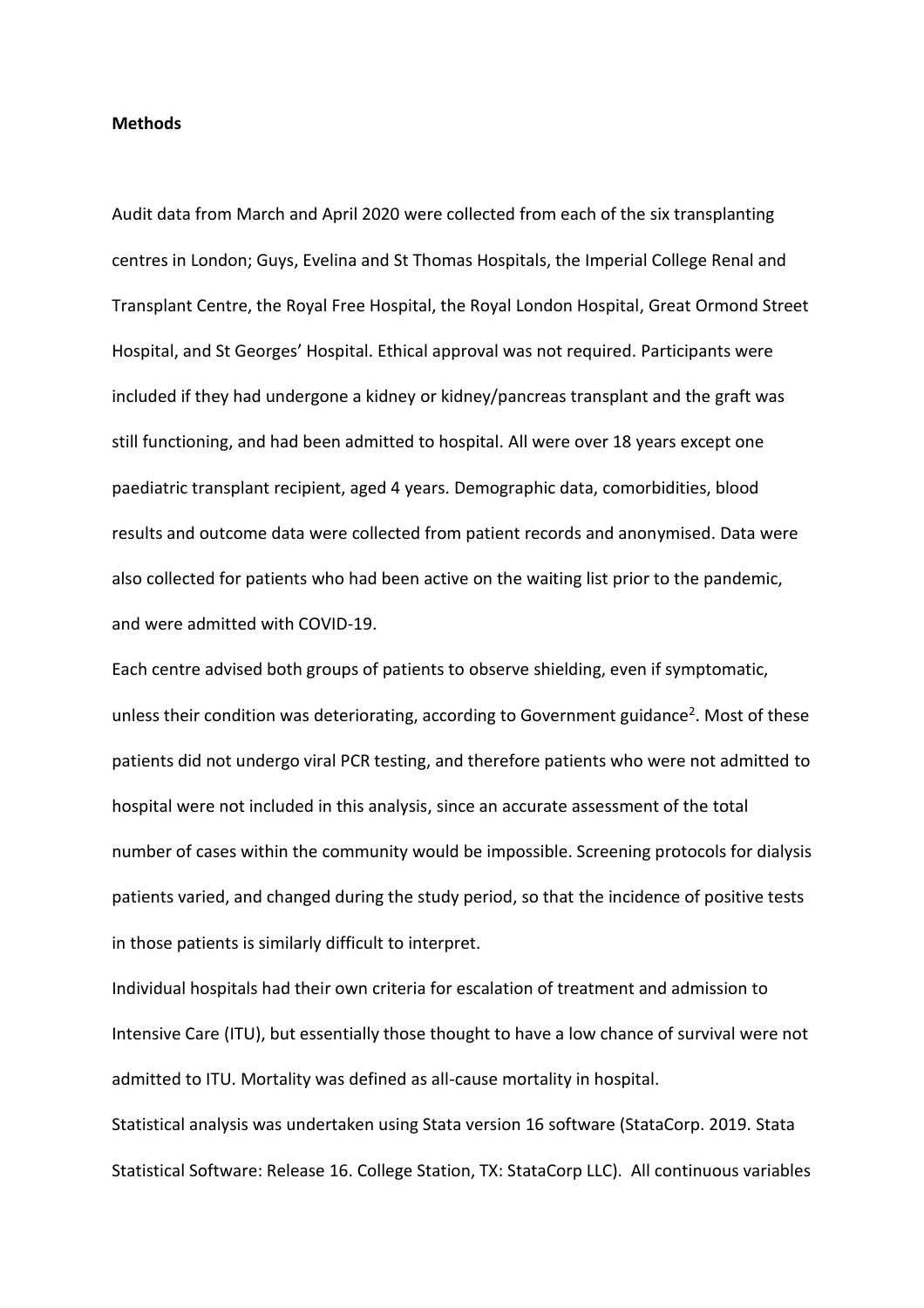were normally distributed and comparative analyses were undertaken using Student's t test. Categorical variables were analysed using the Chi Squared test of association. Odds ratios were generated by univariate and multivariate binary logistic regression.

#### **Results**

121 kidney or kidney/pancreas transplant recipients (TR) were admitted to hospital during the study period, whilst 52 patients on the waiting list (WL) for a transplant were admitted. Of the TR group, 36 died (30%), whilst 14 WL patients died (27% p=0.71). There were 1239 waitlisted patients at the 6 London transplant centres at the 29<sup>th</sup> February 2020 (NHSBT personal communication) giving an overall mortality rate of 1.1%. The demographic data of the two groups are shown in Table 1, with a higher proportion of ethnic minority patients in the WL group; otherwise there were no significant differences between the groups. The mean time from transplant was 79 months, and 8.3% were kidney/pancreas transplant recipients, with the remainder being kidney only. 38 patients had received a depleting agent at induction (Alemtuzumab or Anti-thymocyte globulin), while the remainder had been given Basiliximab.

Table 2 shows the outcomes in each group. There were no significant differences in mortality, admission to intensive care or ventilation between the groups- the relative risk of death for transplant recipients compared with the waiting list group was 1.1 (0.65-1.86). Almost a quarter (24%) of TR required renal replacement therapy during their admission, and 12 of 102 recipients with recorded data lost their grafts (12%). Two patients received treatment with anakinra, one with hydrocortisone and one with tocilizumab, but no other experimental therapies such as hydroxychloroquine or remdesivir were used.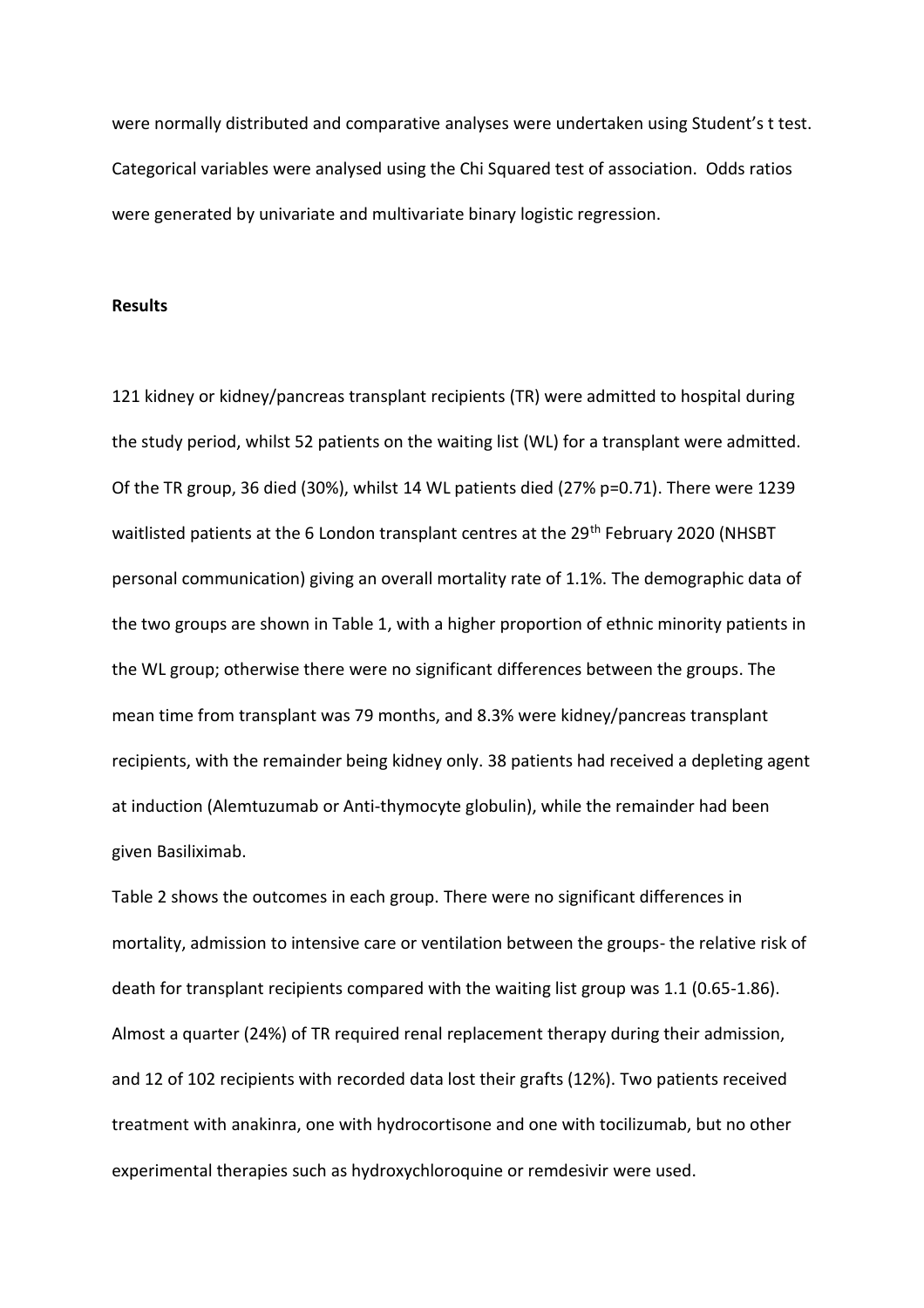The symptoms at presentation are listed in Table 3, with fever, fatigue and cough being the most common, and fatigue and nausea occurring more commonly in transplant recipients. All but 8 TR had their calcineurin inhibitor or anti-metabolite modified or withdrawn. There was no association between baseline haemoglobin, platelet count or white cell count, and mortality in either group. Similarly, lymphocyte nadir (0.6 v 0.65 x 10<sup>9</sup> for WL p=0.77, 0.54 v 0.9 X 10<sup>9</sup> for TR p=0.12) and D-dimer peak (4291 v 3356 mg/l for WL p= 0.6, 2058 v 1617 mg/l for TR p=0.62) had no association with mortality. However, peak D-Dimer levels were higher in WL (3567 v 1648mg/l p=0.03).

Other common variables showed no association with mortality in either group, except for age (Table 4), with an odds ratio of 4.3 (95% CI 1.8  $-$  10.2) for death if over 60 years in the TR group.

There was no difference in survival rates according to how recently the transplant took place (Table 5), although those within 6 months of transplantation were more likely to have received ventilatory support (6 of 22 ventilated v 4 of 64 not ventilated p=0.008, OR 5.6  $(1.4 - 22.4)$ .

# **Discussion**

Our study, from an area with one of the highest prevalence rates of COVID-19 worldwide, has shown a mortality rate of 30% (and 12% risk of graft loss) for kidney transplant recipients admitted to hospital due to COVID-19. The mortality rate did not differ between transplanted recipients and patients awaiting transplant. The only significant association with mortality was age, in the transplant recipients, and importantly recent transplantation did not appear to confer an increased risk of death.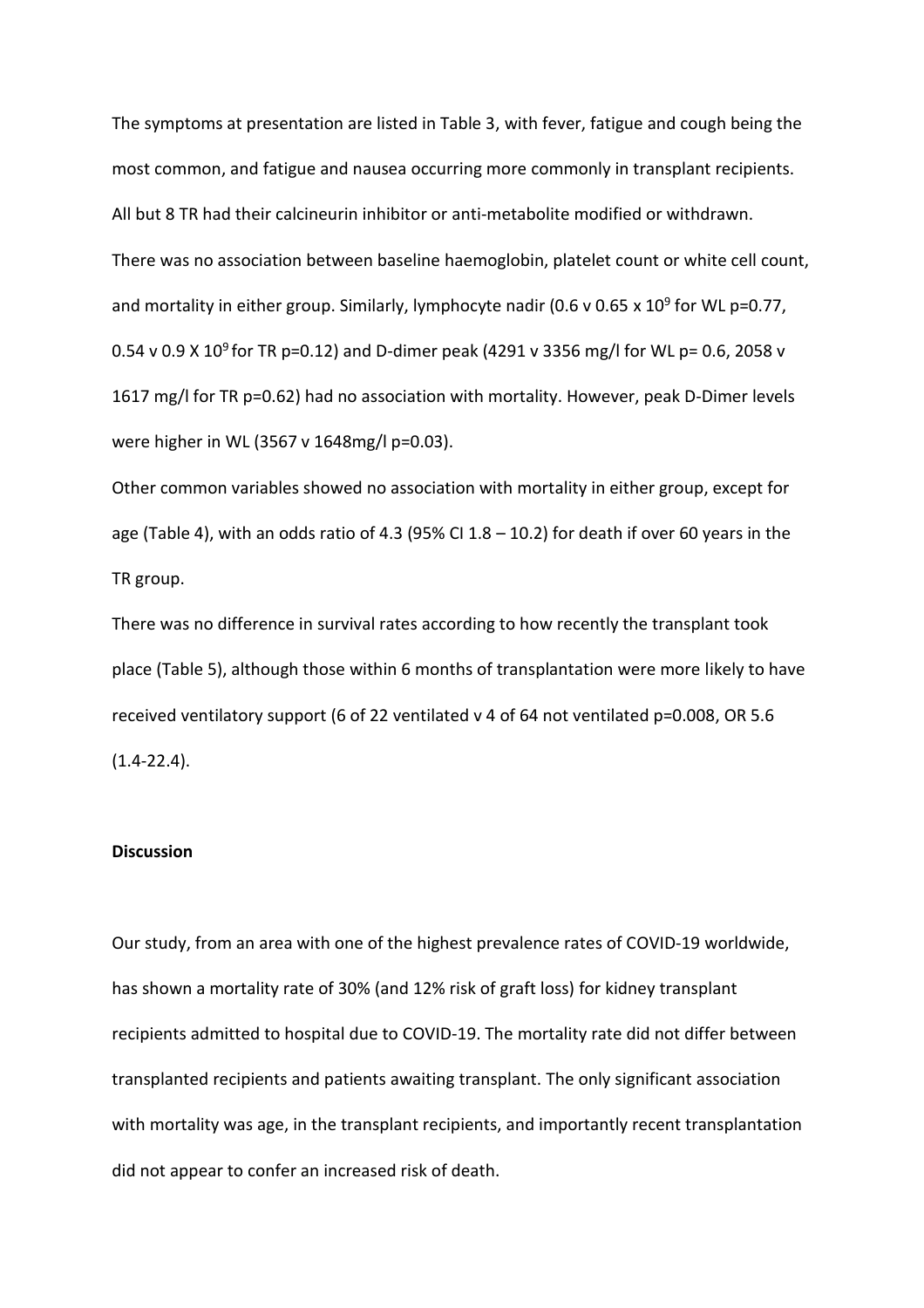These data are particularly important as units consider strategies for transplantion in the COVID era, particularly in the context of a second surge. Whilst high mortality rates have been reported in patients on dialysis<sup>3</sup>, many of these patients will be, by definition, unsuitable for transplantation due to age or multiple co-morbidities. A comparison with mortality rates in waiting list patients is therefore more appropriate to determine whether transplant recipients are at additional risk due to their immunosuppressive regimens. Of note, the study by the ISARIC COVID-19 investigators, which prospectively followed 16 749 patients admitted to UK hospitals with the virus, found a mortality rate of 33%, which is not dissimilar to the rate described in our study<sup>4</sup>. They also found that age was strongly associated with mortality.

In London by the  $6^{TH}$  May 2020, data from the national Renal Registry suggests that 175 transplant recipients had tested positive (but not necessarily admitted to hospital) for SARS Cov2, and 41 had died, while 977 patients undergoing in centre haemodialysis had tested positive and 197 had died<sup>5</sup>.

The NHS Blood and Transplant Registry reported 38 974 kidney transplant recipients alive with a functioning graft in the UK on the  $1<sup>st</sup>$  March 2020. By the  $7<sup>th</sup>$  May 2020, 477 UK kidney transplant recipients had tested positive for COVID-19 (12.2%). In London, 1105 patients were on the waiting list for a kidney transplant at the  $1<sup>st</sup>$  March 2020, of whom 155 have been reported as testing positive (14%)<sup>6</sup>. In light of our data showing 14 deaths from the waiting list group, this would suggest an overall mortality rate for waiting list patients is 1.3%.

As of the 22<sup>nd</sup> April, France reported 222 (16%) of 1398 dialysis patients with COVID-19 to have died, and 58 of 432 (13%) transplant recipients to have died. In Spain, the figures were 470 of 927 (51%) and 108 of 244 (44%) respectively on the 4<sup>th</sup> May 2020<sup>3</sup>. However, these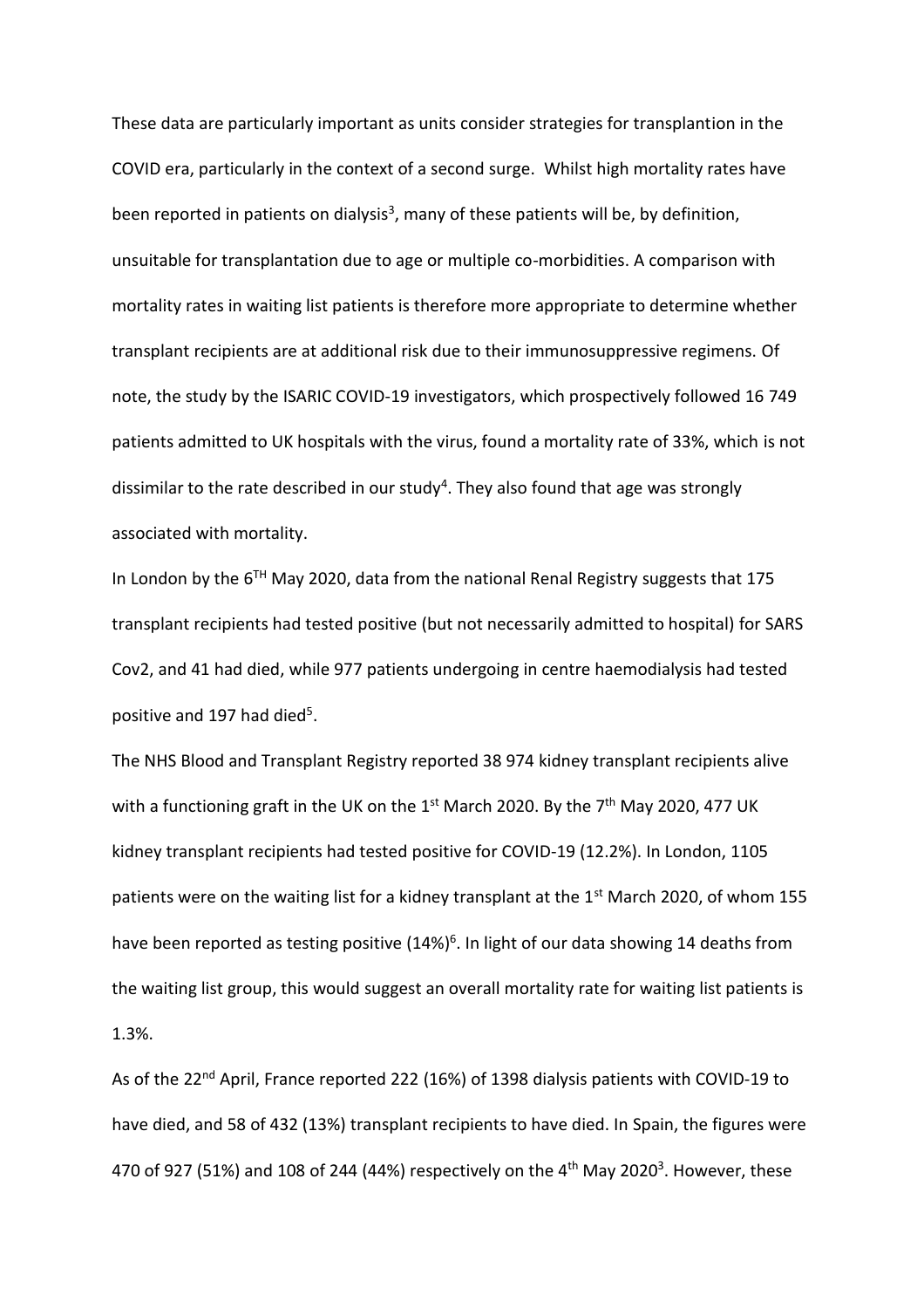clearly include patients who were not admitted to hospital, and it is therefore impossible to know the true mortality rates, since many patients will have not been tested and some may have been asymptomatic.

A report from New York of 36 transplant recipients testing positive for SARS-Cov-2 suggested a mortality of 28%, although it was unclear how far after surgery these patients were<sup>7</sup>. Lymphopenia, especially low CD3 and CD4 T lymphocyte counts (and in 30% low CD8), was a feature, as was thrombocytopenia and raised D-Dimers. We found these features in both our groups of patients, but could not relate these to outcomes. Most of the New York patients were given hydroxychloroquine, and some were given other unproven therapies.

A report from Barcelona describes 26 transplant recipients, of whom 2 died and 1 lost their transplant; most were given antiviral therapy and hydroxychloroquine, as well as having 1 or more immunosuppressants withdrawn, although there were no episodes of rejection<sup>8</sup>. International comparisons are inevitably difficult, particularly as policies regarding testing, admission to hospital or ITU differ between countries.

Another recent report from Spain included 51 patients with renal disease and COVID-19 who required hospital admission; 26 were transplant recipients and 25 were on dialysis, with mortality rates of 23% and 28% respectively<sup>9</sup>. Again, most were treated with hydroxychloroquine.

Finally, a study of factors associated with 5 683 hospital deaths from COVID-19, found that organ transplantation carried a HR of 4.27 in a Cox proportional hazards model<sup>10</sup>. However, this is not unexpected, since this was in comparison to all remaining COVID cases, which would potentially include a healthier group.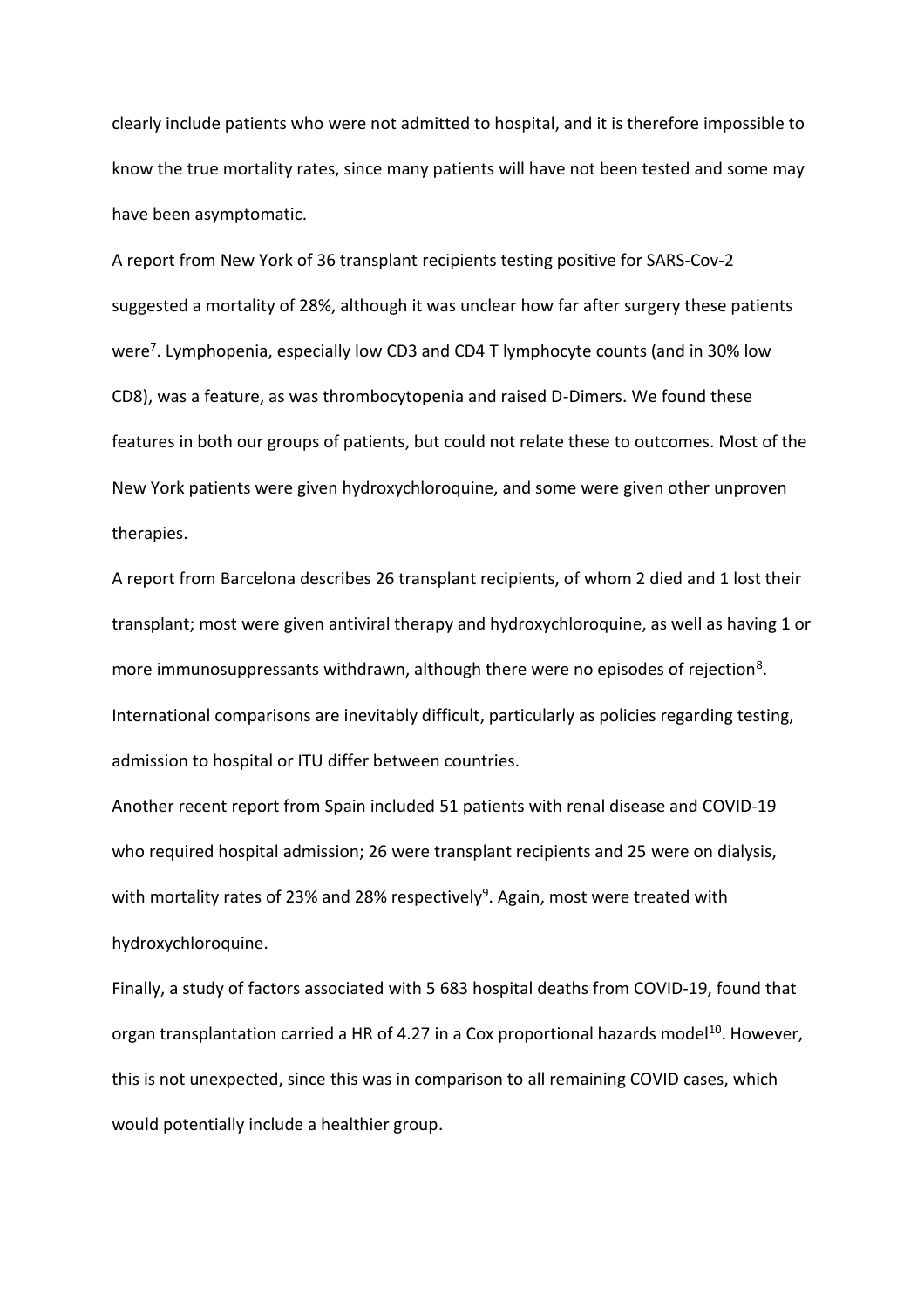Our study has a number of limitations. The numbers used in the comparisons, whilst larger than any other report, remain relatively small (particularly considering the recently transplanted), raising the possibility of a Type II error. Given that all programs in London ceased transplantation early during the pandemic, it is difficult to be definitive about the risk of transplanting in the context of continued COVID-19 prevalence. Indeed, one unit in the UK has experienced significant mortality in kidney transplant recipients prior to suspension of their programme in March (of the last 7 patients, 2 died and 2 others lost their graft- K Graetz personal communication). Nevertheless, a recent report from Oxford describes 24 patients who were transplanted during the COVID pandemic, with excellent outcomes (S Sinha personal communication). Our transplanted cohort included patients who had undergone deceased donor or living donor transplantation, whereas by definition our waiting list group were those who were due to undergo deceased donor transplantation only.

Similarly, it is difficult to draw any conclusions about the need for ventilator support or ITU admission, given the variable criteria for admission. The lack of association between age and mortality in the waiting list group may be a reflection of the small numbers, given that age appears to confer a significant risk of mortality in other studies $^{11}$ .

In summary, this study has shown a low absolute mortality risk from COVID-19 in transplanted and wait-listed patients, but a high and similar mortality when admitted to hospital, of around 30%. No factors were found to be associated with mortality, other than age in those who had been transplanted. Timing of transplantation was unrelated to mortality. These data support continuation of transplant programs during the COVID era, but the lack of excess mortality from COVID-19 in wait-listed patients implies that there is no imperative for urgent transplantation from this perspective.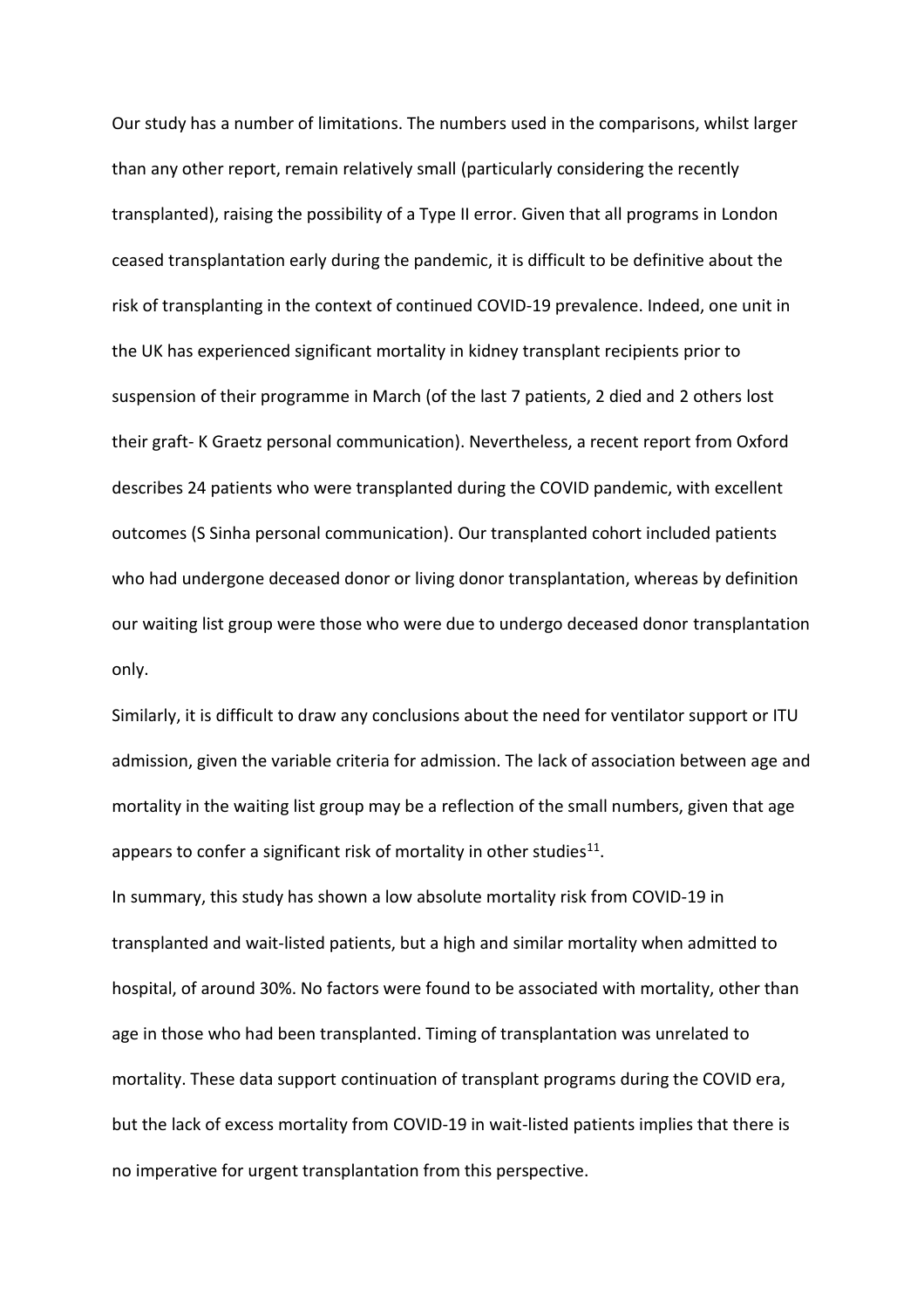# **References**

- 1. Office of National Statistics: Death Registered Weekly in England and Wales https://www.ons.gov.uk/peoplepopulationandcommunity/birthsdeathsandmarriage s/deaths/datasets/weeklyprovisionalfiguresondeathsregisteredinenglandandwales. Accessed 18th May 2020.
- 2. Public health England: Guidance on shielding and protecting people who are clinically extremely vulnerable from Covid 19. https://www.gov.uk/government/publications/guidance-on-shielding-andprotecting-extremely-vulnerable-persons-from-covid-19. Updated 5th May 2020
- 3. ERA-EDTA Registry https://era-edta-reg.org/index.jsp?p=covid19. Accessed 18<sup>th</sup> May 2020.
- 4. Docherty AB, Harrison EM, Green CA et al. Features of 16,749 hospitalised UK patients with COVID-19 using the ISARIC WHO Clinical Characterisation Protocol. https://www.medrxiv.org/content/10.1101/2020.04.23.20076042v1
- 5. Renal Association. COVID-19 surveillance report for renal centres in the UK- up to the 6th May 2020. https://renal.org/wpcontent/uploads/2020/05/ALL\_REGIONS\_CENTRES\_covid\_report.pdf
- 6. NHSBT Weekly Report on Covid-19 in Transplantation  $7<sup>th</sup>$  May.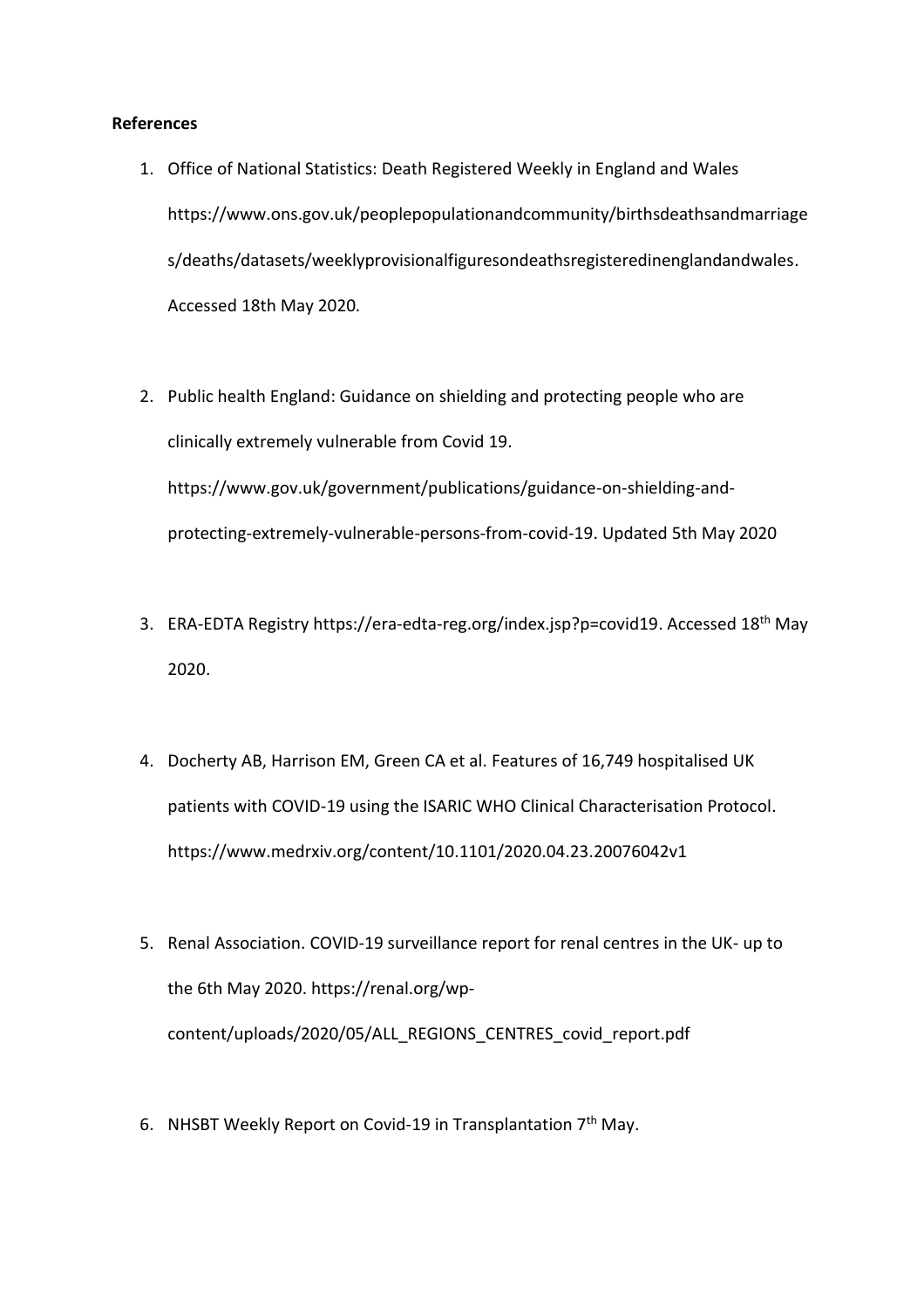- 7. Akalin E, Azzi Y, Bartash R, Seethamraju H, et al. Covid-19 and Kidney Transplantation. N Engl J Med. 2020 Apr 24. DOI:10.1056/NEJMc2011117
- 8. Montagud-Marrahi E, Cofan F, Torregrosa JV, et al. Preliminary data on outcomes of SARS-CoV-2 infection in a Spanish single centre cohort of kidney recipients. Am J Transplant. 2020 May 5. doi: 10.1111/ajt.15970
- 9. Trujillo H, Caravaca-Fontán F, Sevillano Á, et al. SARS-CoV-2 Infection in Hospitalized Patients with Kidney Disease. Kidney Int Rep. 2020 May 1. doi:10.1016/j.ekir.2020.04.024
- 10. Williamson E, Walker AJ, Bhaskaran K et al. OpenSAFELY: factors associated with COVID-19-related hospital death in the linked electronic health records of 17 million adult NHS patients. <https://doi.org/10.1101/2020.05.06.20092999>
- 11. Spiegelhalter D. Use of "normal" risk to improve understanding of dangers of covid-19. BMJ. 2020 Sep 9;370:m3259. doi: 10.1136/bmj.m3259.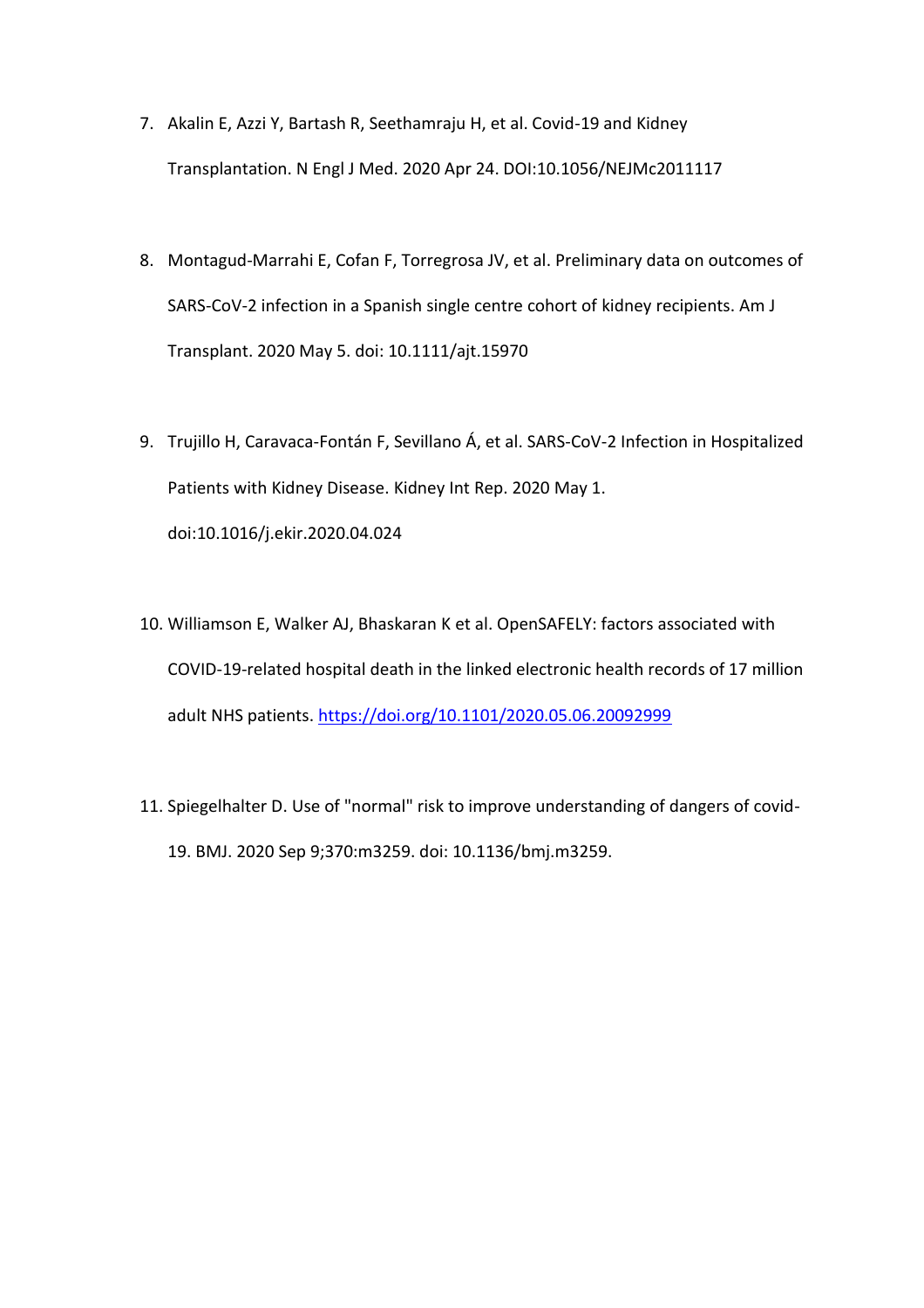# **Tables:**

|                      | Transplant         | Waiting list patients | P value     |
|----------------------|--------------------|-----------------------|-------------|
|                      | Recipients (n=121) | (n=52)                |             |
| Mean age yrs (SD)    | 56.2 (13.2)        | 54.4 (11.6)           | $p = 0.4$   |
| Female Gender        | 45 (37 %)          | 19 (36.5%)            | $p=0.93$    |
| Non-white ethnicity  | 79/120 (65.8%)     | 44/52 (84.6%)         | $p = 0.012$ |
| Obesity (BMI>30      | 50/121 (41%)       | 13/37 (35%)           | $p=0.5$     |
| $kg/m2$ )            |                    |                       |             |
| <b>Diabetes</b>      | 59 (48.8%)         | 29 (55.7%)            | $p = 0.4$   |
| Hypertension         | 103/120 (85.8%)    | 43/52 (82.7%)         | $p = 0.6$   |
| Chronic lung disease | 6/82(7.3%)         | 7/37 (18.9%)          | $p = 0.06$  |
|                      |                    |                       |             |
| ACE Inhibitor use    | 35/97 (36%)        | 15/38 (39%)           | p=0.714     |

**Table 1.** Demographic data of transplant recipients and patients active on the transplant waiting list, admitted to hospital with SARS-Cov-2 infection. Denominators vary due to missing data. Differences tested by Chi-square, except age (T-Test). BMI= Body Mass Index,

# SD= standard deviation

|                   | Transplant       | Waiting list patients n=52 | p value (Chi <sup>2</sup> |
|-------------------|------------------|----------------------------|---------------------------|
|                   | recipients n=121 |                            | test)                     |
| Died              | 36 (30%)         | 14 (27%)                   | 0.71                      |
| Ventilated        | 22/109 (20.2%)   | 7/45 (15.6%)               | 0.5                       |
| Admitted to ITU   | 30/101 (29.7%)   | 17/52 (32.7%)              | 0.7                       |
| Renal replacement | 19/78 (24.4%)    | N/A                        |                           |
| therapy during    |                  |                            |                           |
| admission         |                  |                            |                           |

**Table 2:** Outcomes in transplant recipients and patients active on the transplant waiting list

|           | <b>Transplant</b><br>recipients | <b>Waiting list patients</b> | P value |
|-----------|---------------------------------|------------------------------|---------|
| Fever     | 86/110 (78%)                    | 26/38 (68%)                  | 0.3     |
| Fatigue   | 53/94 (56%)                     | 12/38 (32%)                  | 0.008   |
| Cough     | 78/112 (69%)                    | 37/52 (71%)                  | 0.498   |
| SOB       | Not recorded                    | 23/30 (77%)                  | n/a     |
| Nausea    | 19 / 50 (38%)                   | 2/23(9%)                     | 0.008   |
| Diarrhoea | 28 / 88 (32%)                   | 7/38 (18%)                   | 0.091   |
| Headache  | 9/63(14%)                       | 3/37(8%)                     | 0.280   |
| Myalgia   | 17/44 (38%)                     | 9/23 (39%)                   | 0.586   |

T**able 3**: Symptoms at presentation: Patients in both groups did not have a complete set of data recording for symptoms.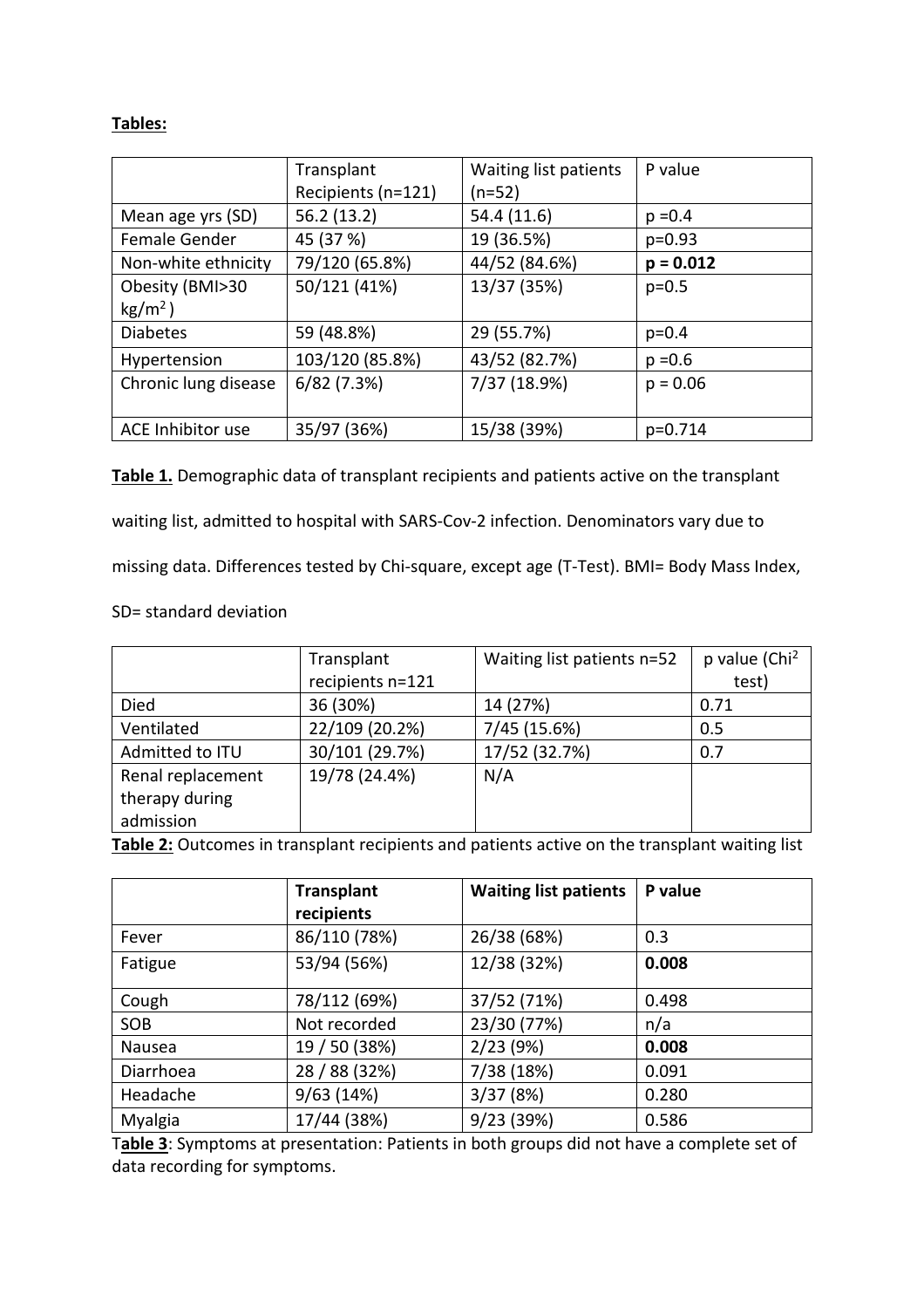|                                           | Whole<br>cohort | <b>Died</b>   | <b>Survived</b> | P value     |
|-------------------------------------------|-----------------|---------------|-----------------|-------------|
| Age                                       | 56.2 (SD 13)    | 64.6 (SD 8.6) | 52.8 (SD 13.3)  | p<0.001     |
| Female Gender                             | 37%             | 36.1%         | 38.9%           | p=0.771     |
| Time from<br>transplant<br>(months)       | 79 (SD 86.7)    | 93.2          | 75.9            | p=0.335     |
| Kidney pancreas<br>transplant             | 8.3%            | 5.5%          | 10.3%           | $p = 0.4$   |
| Deceased donor<br>organ                   | 81%             | 79.2%         | 80.6%           | $p=0.87$    |
| Azathioprine use                          | 10.8%           | 13.9%         | 10.4%           | p=0.578     |
| Sirolimus Use                             | 4.13%           | $\mathbf 0$   | 6.5%            | $P = 0.118$ |
| Non-white<br>ethnicity                    | 65.8%           | 64%           | 67%             | p=0.737     |
| Obesity                                   | 45%             | 27.3%         | 32.8%           | p=0.629     |
| T cell depleting<br>agent at<br>induction | 35%             | 34.3%         | 34.7%           | $P = 0.96$  |
| <b>Diabetes</b>                           | 48.7%           | 55.6%         | 45.5%           | $P = 0.317$ |
| Hypertension                              | 84.8%           | 88.9%         | 82.9%           | $P = 0.41$  |

**Table 4a.**

|                   | <b>Whole</b> | <b>Died</b> | <b>Survived</b> | P value     |
|-------------------|--------------|-------------|-----------------|-------------|
|                   | cohort       |             |                 |             |
| Age               | 54.3         | 58 (SD 3.1) | 52.9 (SD 1.9)   | $p=0.16$    |
| Female Gender     | 37.3%        | 28.5%       | 40.5%           | $p=0.4$     |
| Haemodialysis     | 86.1         | 87.5        | 85.7            | $p=0.9$     |
| Obesity           | 36.1%        | 37.5%       | 35.7%           | $P = 0.9$   |
| Non-white         | 84.3%        | 92.3%       | 81.1%           | $P = 0.3$   |
| ethnicity         |              |             |                 |             |
| ACE Inhibitor use | 39.5%        | 20%         | 46.4%           | $P = 0.142$ |
| <b>Diabetes</b>   | 56.8%        | 64.2%       | 54.1%           | $P = 0.51$  |
| Hypertension      | 82.4%        | 71.4%       | 86.5%           | $P = 0.21$  |
| Smoker            | 10.8%        | 0           | 14.8%           | $P = 0.197$ |

**Table 4b**

**Table 4:** Potential risk factors for mortality in a) Transplant Recipients and b) Waiting list patients